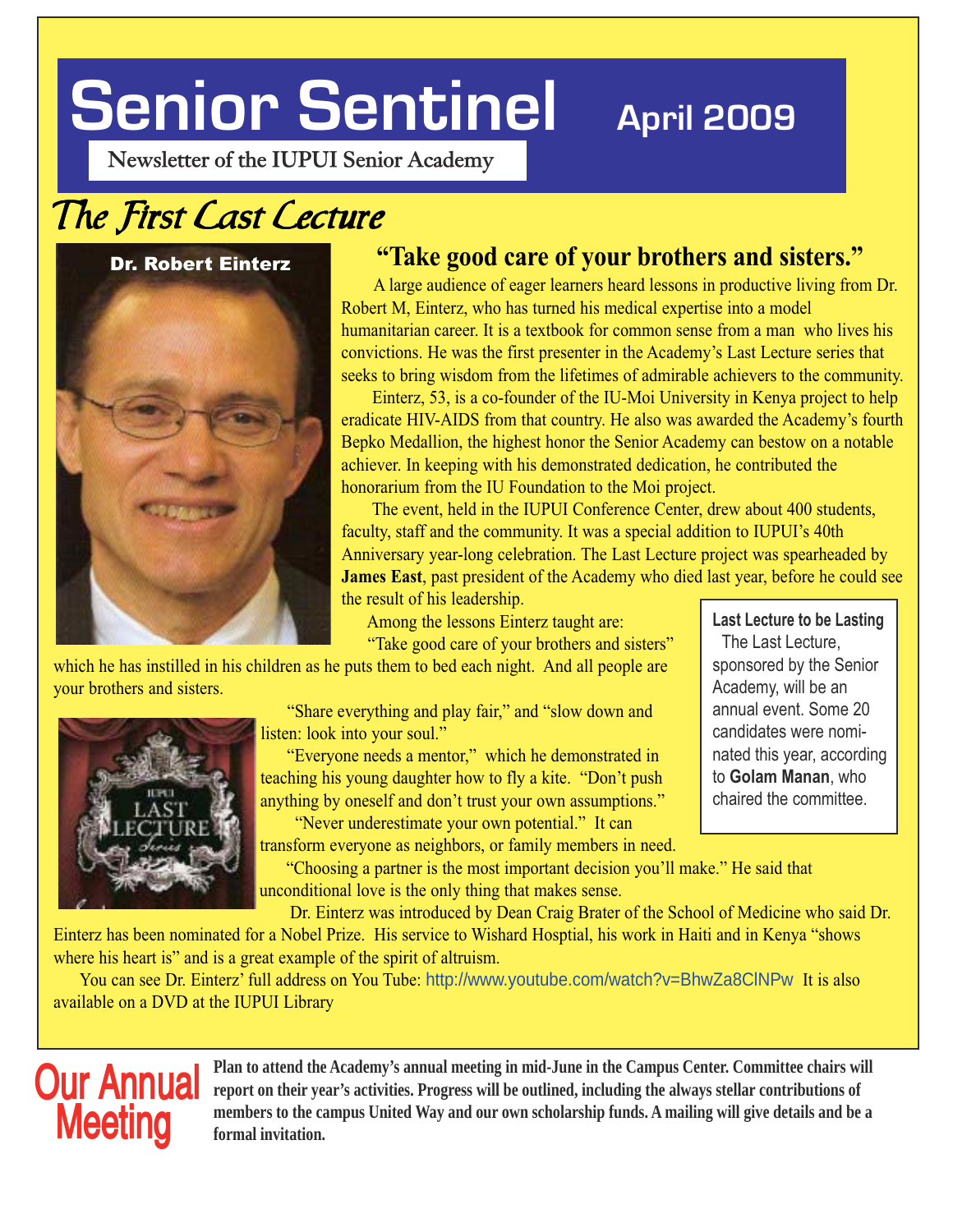### **Senior Senior Senior Sentinel** Page 2

 **IUPUI Senior Academy Newsletter**

## **IUPUI Senior Academy Tour**<br> **IVELA Hope**<br> **IVELA Senior Academy Tour**<br> **IVELA Senior Analytic Lines Apother year of Senior A.** *Tuesday, May 12, 2009*

Meet at the glass company at 9:45 am for a tour. They make decorative opalescent glass, stained glass sheets for new and restorative work, and custom glassware.The tour will end at the gift shop!

Lunch will follow at Pastariffic Italian Restaurant. Lunch pasta menu is less thant \$10. Soup and salad is an option. Meet for lunch at 11;30 am. Wide wheelchairs can be accomodated,but there are no handicapped restrooms.

### **Call Carolyn Tungate, 852-4539 or email ctungate@localnet.com with names of those attending by May 7**

| <b>Tour Directions:</b> | Start at 1310 S. Market St., Kokomo        |
|-------------------------|--------------------------------------------|
|                         | South on Market to South Union St.         |
|                         | Right on Union to East Woodland Ave.       |
|                         | Left on S. Washington St.to W. Lincoln Rd. |
|                         | Right on Lincoln to South Webster St.      |
|                         | Left on S. Webster to 3001 S. Webster St.  |
|                         |                                            |

### Board members 2007-2008

Sheldon Siegel ssiegel@iupui.edu Social Work 577-0437

William Voos, President wvoos@iupuui.edu Art 535-8358 Harriet Wilkins, Vice.Pres hwilkins@iupui.edu Engr/Tech. 298-0315 Mary Grove, Secretary mgrove2@iupui.edu Admini 291-8759 Shirley Newhouse, Treas snewhous@iupui.edu Medicine 251-6754 Margaret Applegate mapplega@iupui.edu Nursing 821-9442<br>Theodore Cutshall cutshalltw@yahoo.com Science 875-0612 cutshalltw@yahoo.com Science Noel Duerden nduerde@iupui.edu Admin 293-7596 Mark Grove **mgrove@iupui.edu** Admiin 291-8759 Joseph Hingtgen. jhingtge@iupui.edu Medicine 257-0298 Giles Hoyt **ghoyt** Giles Hoyt **ghoyt** ghoyt **gives** Giles Hoyt **Liberal Arts** 253-9509 Golam Mannan am gmannan@iupui.edu Education 228-0324<br>Richard Patterson conterson@math.iupui.ed Science 545-7034 rpatterson@math.iupui.ed Science 545-7034 Leon Rand **Leon Rand Community** lrand@iupui.edu Admin 843-9524

Senior Academy, AO 139, 355 N. Lansing St., Indianapolis 46202, 278-2444<br>Dottie Swinney, 244-8018 Newsletter Editor, Noel Duerden Newsletter Editor, Noel Duerden

### **Committees and Chairs**

Bepko Medallion Mark Grove mgrove@iupui.edu Communication Walter P. Linne wlinne@iupui.edu Membership Harriet Wilkins hwilkins@iupui.edu Program Carlyn Johnson cjohnson@iupui.edu Scholarship **Art Mirsky** amirsky@iupui.edu Social Jean Gnat jgnat@iupui.edu

*Voos' Voice:*

## *A Farewell, A Review,*

 Another year of Senior Academy activities deaws to a close,with only our annual meeting at the Campus Center and a trip to Kokomo Opalescent Glass factory still on our schedule.

 Though begun sadly with the death of foremr president Jim East, the Academy has since enjoyed a year of well-attended events planned by conscientious committee members who set up interesting presentations by experts in various fields, several enjoyable trips, a well-deserved scholarship donor reception for **Art** and Pat Mirsky, attendance at an exciting Jags basketball game and the establishment of our first annual Last Lecture.

 It has been a satsifying experience for me to serve as your president. I hope the Academy has provided you with knowledge, enjoyment and opportunties to grow as you have savored the pleasures of retirement. --**Bill Voos**, *President*

### **Moving/change of membership information**

| Name:     |
|-----------|
| Address:s |
| City:     |
| StateZip  |
| Telephone |

Email Address: Additional Information:

Send to the Academy office: *355 Lansing St, Indianapolis 46202*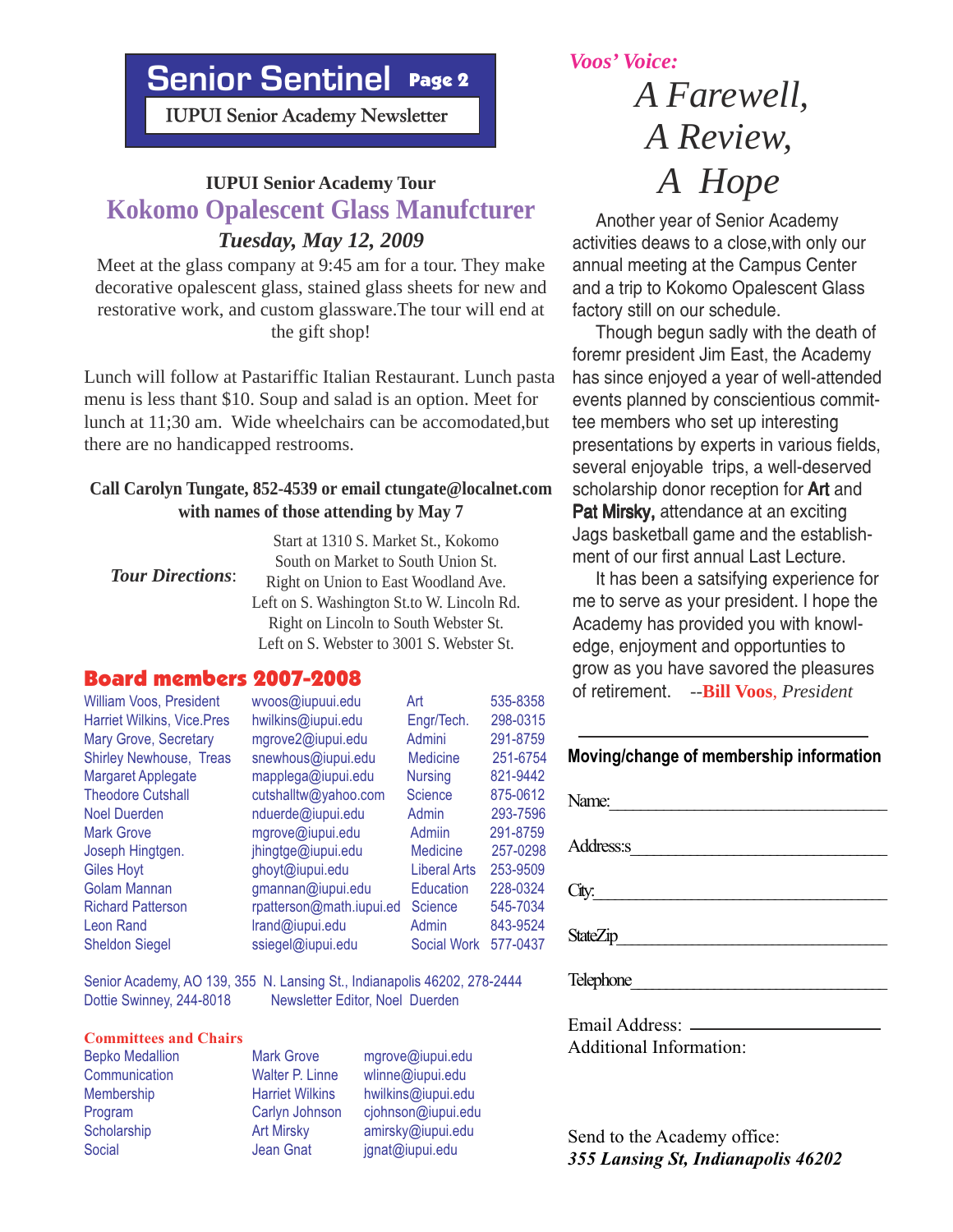### **Our Scholarship Winners Reprise Sentingly Page 3**

 *The Sentinel is publishing accounts of the winners of our three scholarships. Shay Mays and Mei-Mei Teng were spotlighted in the last issue. This is account of Amber Spradley, the IPS Freshman Scholarship winner.*

 *The winners of next year's funds have been selected and will be announced at the annual meeting of the Academy.*

### **Amber Spradley**

 Amber is a graduate of Arlington High School where she had a GA of 3.62.She chose IUPUI because she felt it has a dynamic engineering program and for partnerships with business and neighborhood resources.

 She was active in the At Your School program for School 91 where she attended from kindergarten through eighth grade. It was a way to "give back to the children." AYS is an afterschool program to help struggling students with homework, and a bonding opportunity through arts and crafts. "I make it my business to teach these students that arts and crafts is (a way) of completing and understanding their school work."

 The AYS program taught her that she has a role to help children who are "fragile as glass." She feels that the way you treat a child can damage their childhood,..everything we do affects them.

 She enrolled in mechanical engineering and wants to go as far as a PhD. Among her goals is to design planet rovers for NASA, and design a luxury car for people with disabilities.

Amber has lived in a shelter with four siblings.



### Wildflower Tour

A good group of Academy members was treated to an April program and spring walk through Holliday Park to inspect the wide array of wildflowers in brilliant displays.

### **Senior Sentinel**

**IUPUI Senior Academy Newsletter** 

## IU Foundation Preparing for Lifting of the Gloom

 The economy continues to be bleak, and that affects our Academy scholarship funds as well as personal lives. But, according to Gene Tempel, president of the IU Foundation, efforts to take advantage of the coming recovery are in place.

 While there are job cuts everywhere, the Foundation is not cutting back on personnel who are fund raisers. The theory, Tempel said, is that contacts are continuing and when the gloom lifts, we will be in a position to take advantage of the generosity of donors. The message they are presenting to potential donors is the need for more scholarships in order to benefit people, not on facilities or programs.

 The bright side of the current recession is that the resources of the IU Foundation have not declined as much as at many other educational institutions. The Foundation endowment stands at about \$1.6 billion.

 Temple spoke to about 40 Academy members and guests on March 17. According to one Irish pundit on St. Patrick's Day, we are not in a recession as much as in a pre-growth time.

### **How the Downturn has Hit the Academy**

 The **Arthur Mirsky** Senior Academy Scholarship Funds have realized a net loss so far this year of more than \$40,000 as of the March report to the Academy Board by **Treasurer Shirley Newhouse**.

 The funds are deposited in accounts managed by the IU Foundation

 Mirsky is the chair of the Scholarhip Committee and is the largest donor. The Board has voted to continue awarding \$2000 to each of the three scholarship funds in spite of the economic situtation. Support comes from Academy account. To be fully endowed, there needs to be at least \$40,000 in market value in the three funds..So far this year, donations have totaled \$53,000 and the balance in all funds is \$90,000.

*Photo Courtesy Richard Patterson*